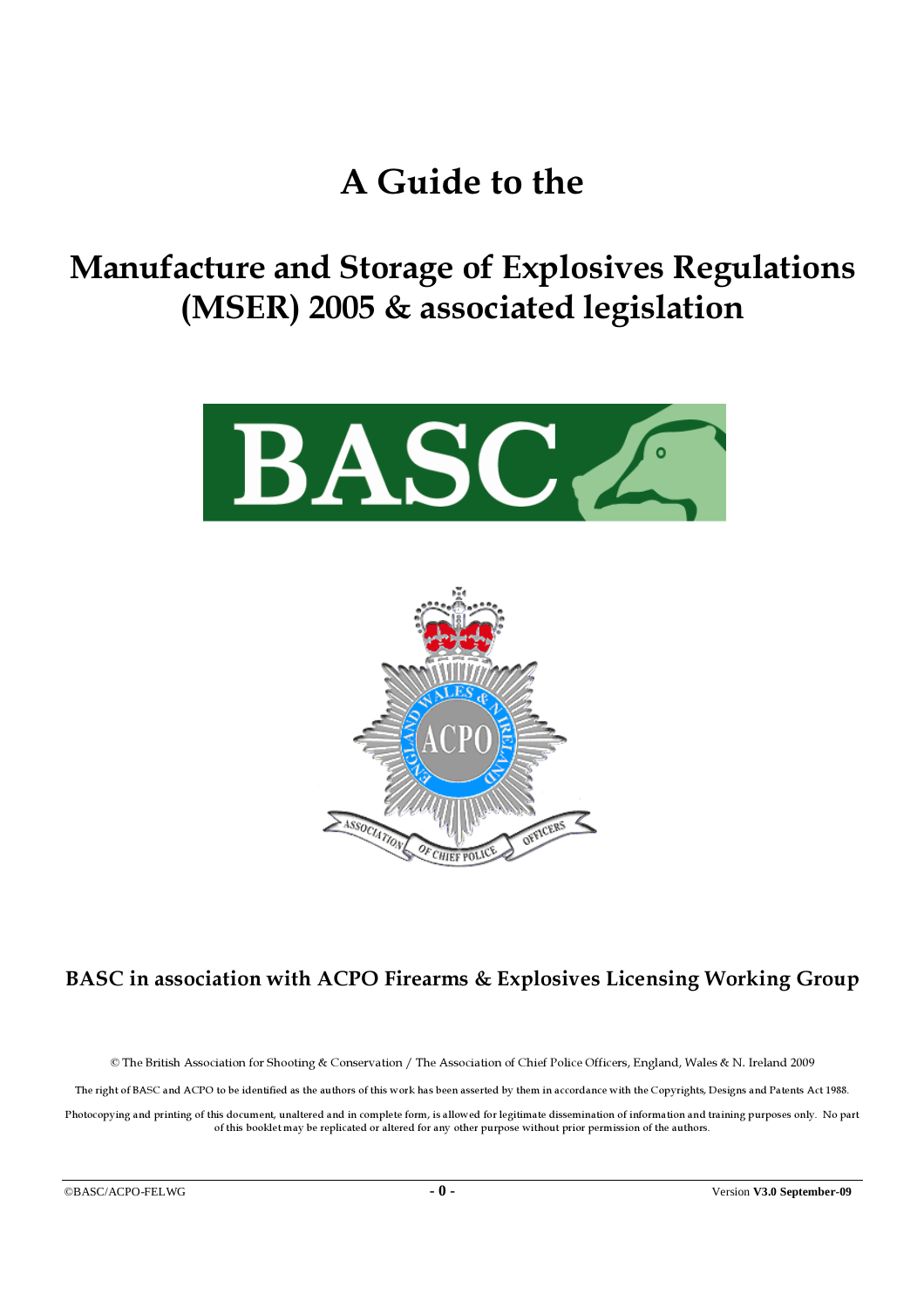#### PLEASE NOTE: THIS IS A LIVE DOCUMENT AND MAY CHANGE PERIODICALLY TO SHOW NEW UPDATES. EACH VERSION IS INDICATED AT THE BOTTOM RIGHT CORNER OF EACH PAGE

## **CONTENTS**

| 1.                                                                                                | What are the new regulations?                                                                                                                                                                                                                                                                                      | Page 2         |  |  |  |
|---------------------------------------------------------------------------------------------------|--------------------------------------------------------------------------------------------------------------------------------------------------------------------------------------------------------------------------------------------------------------------------------------------------------------------|----------------|--|--|--|
| 2.                                                                                                | <b>What are "Shooters Powders"?</b>                                                                                                                                                                                                                                                                                | Page 2         |  |  |  |
| З.                                                                                                | Do you need an Explosives Certificate?                                                                                                                                                                                                                                                                             | Page 2         |  |  |  |
| 4.                                                                                                | How to apply for an Explosives Certificate for black powder.                                                                                                                                                                                                                                                       | Pages $2 \& 3$ |  |  |  |
| 5.                                                                                                | How much do Explosive Certificates cost?                                                                                                                                                                                                                                                                           | Page 3         |  |  |  |
| 6.                                                                                                | What is an RCA Document? Including;                                                                                                                                                                                                                                                                                | Pages $3 \& 4$ |  |  |  |
|                                                                                                   | Home loading of small arms ammunition<br>$\bullet$<br>Sales of ammunition and bulk components i.e. powders, caps & primers<br>$\bullet$<br>Re-enactment and "acquire only" certificates<br>$\bullet$<br><b>Overseas Visitors</b><br>$\bullet$<br>Retaining RCA documents<br>٠<br>Applying for an RCA document<br>٠ |                |  |  |  |
| 7.                                                                                                | <b>Storage of Black Powder</b>                                                                                                                                                                                                                                                                                     | Page 4 & 5     |  |  |  |
| 8.                                                                                                | Storing Nitro-cellulose based powder                                                                                                                                                                                                                                                                               | Page 5         |  |  |  |
| 9.                                                                                                | Storing mixed explosives (black and nitro)                                                                                                                                                                                                                                                                         | Page 5         |  |  |  |
| 10.                                                                                               | What explosives may be stored without registering premises?                                                                                                                                                                                                                                                        | Page 6         |  |  |  |
| 11.                                                                                               | Registration of storage                                                                                                                                                                                                                                                                                            | Pages $6 \& 7$ |  |  |  |
| 12.                                                                                               | How much explosive may be held once registered?                                                                                                                                                                                                                                                                    | Page 8         |  |  |  |
| 13.                                                                                               | Temporary site storage without registration (Game fairs and Re-enactment)                                                                                                                                                                                                                                          | Pages 8 & 9    |  |  |  |
| 14.                                                                                               | The carriage of shooters powders and other explosives by road, rail & ferry                                                                                                                                                                                                                                        | Page 9 & 10    |  |  |  |
| 15.                                                                                               | References                                                                                                                                                                                                                                                                                                         | Page 11        |  |  |  |
| 16.                                                                                               | <b>Additional Reading</b>                                                                                                                                                                                                                                                                                          | Page 11        |  |  |  |
| 17.                                                                                               | Miscellaneous, including;                                                                                                                                                                                                                                                                                          | Page 12        |  |  |  |
|                                                                                                   | Storage container size<br>$\bullet$                                                                                                                                                                                                                                                                                |                |  |  |  |
|                                                                                                   | Decanting (moving powders between metal/plastic containers and powder flasks)                                                                                                                                                                                                                                      |                |  |  |  |
|                                                                                                   | 18. Small arms ammunition, including                                                                                                                                                                                                                                                                               | Pages 13 & 14  |  |  |  |
|                                                                                                   | What is "small arms ammunition" and its applications to MSER and COER                                                                                                                                                                                                                                              |                |  |  |  |
|                                                                                                   | Making and unmaking (Manufacture)                                                                                                                                                                                                                                                                                  |                |  |  |  |
|                                                                                                   | A word on primers                                                                                                                                                                                                                                                                                                  |                |  |  |  |
| 19.                                                                                               | Record Keeping and reporting loss/theft                                                                                                                                                                                                                                                                            | Page 14        |  |  |  |
|                                                                                                   | Annex A - Table of explosive items                                                                                                                                                                                                                                                                                 | Page 15        |  |  |  |
|                                                                                                   | <b>Annex B - Hazard labelling examples</b>                                                                                                                                                                                                                                                                         | Page 16        |  |  |  |
| Annex C - Storage guidance for hazard type 1 powders<br>Pages 17 & 18                             |                                                                                                                                                                                                                                                                                                                    |                |  |  |  |
| Annex D - Fees Guide for explosives certificates in connection with other certificates<br>Page 19 |                                                                                                                                                                                                                                                                                                                    |                |  |  |  |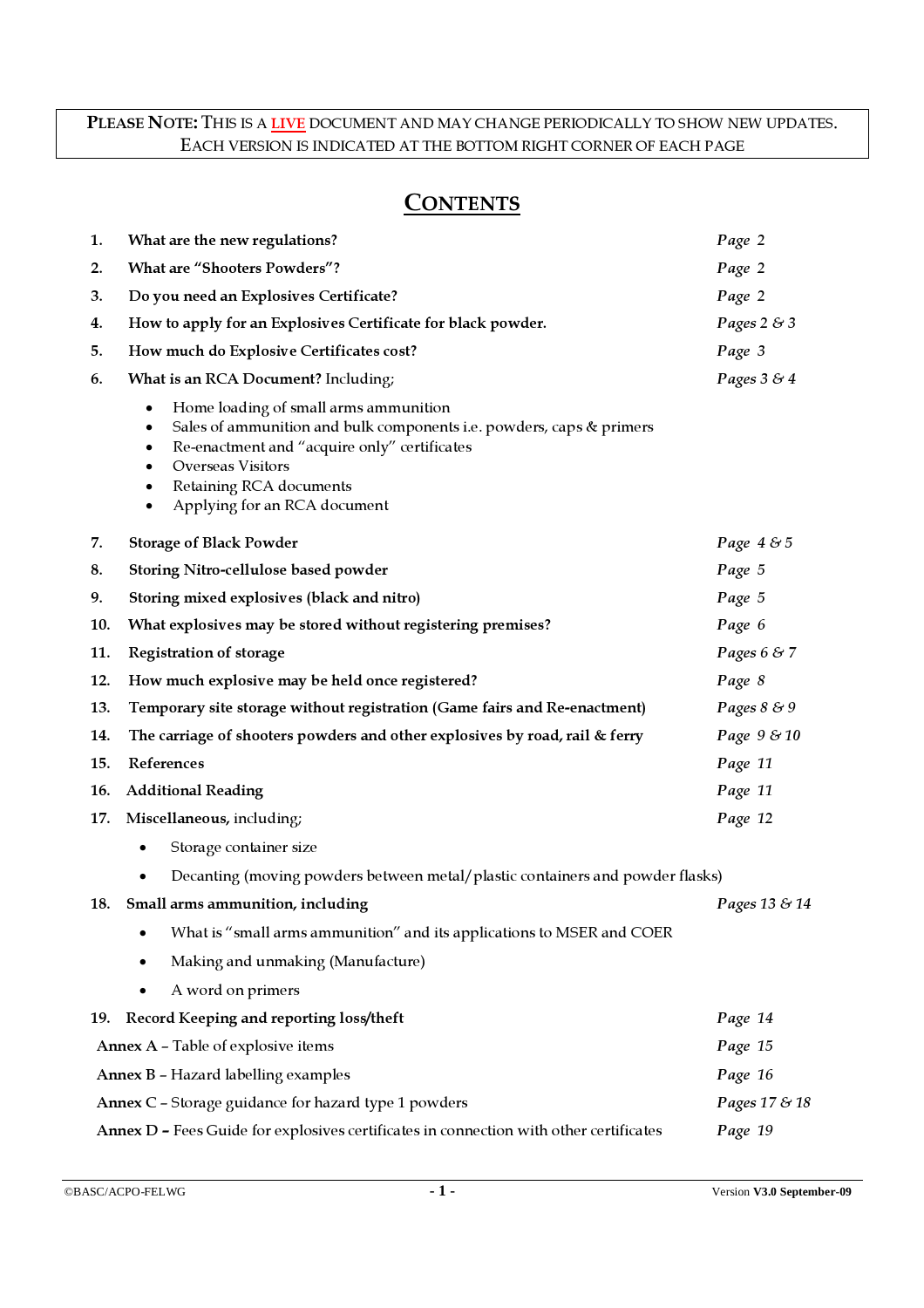## 1. What are the regulations?

The Manufacture and Storage of Explosives Regulations (MSER) 2005 and an Approved Code of Practice/Guidance (ACoP) are the principal documents that set new requirements for the storage of explosive powders, including those used for muzzle loading guns, historical re-enactment and ammunition reloading. The purpose of the new regulations is to combine and update very old explosives legislation such as the Explosives Act 1875 to modern health and safety standards.

What is an ACoP? Approved Codes of Practices (ACoP's) are documents, which give advice on how to comply with the law; they represent good practice and have a special legal status. If a person with a duty to act on the requirements of an ACoP was prosecuted for a breach of health and safety law and it was proved that they had not followed the ACoP, a court would find them at fault unless they could show that they have complied with the law in some other way. Following the advice in an ACoP is usually enough to comply with the law.

## 2. What are "Shooters' Powders"?

"Shooters' Powder" is a term used within MSER 2005, which now encompasses ALL powders readily available for home loading such as black powder, other potassium nitrate based powders, black powder substitutes such as Pyrodex and nitro-cellulose based propellants, both granular and in pellets.

## 3. Do you need an Explosives Certificate?

Black powder irrespective of its intended use can only be purchased with an explosives certificate and an RCA document (See section 6)

An explosives certificate is not needed for the purchase of Nitro-cellulose based powders. However you will usually be asked to produce a valid shotgun or firearm certificate to the seller before they will release powder to you. This is not law but sensible advice to ensure powders are only acquired by bona fide users.

## 4. How to apply for an Explosives Certificate for black powder.

You will need to use form COER1A available from your local police licensing department. Explosive certificates are available in "Acquire Only" or "Acquire and Keep" format for explosives in connection with a persons' own firearms or shotguns or for possession of powders for reenactment. Form COER1A is also available from the BASC website (www.basc.org.uk) within the Firearms Department pages or by emailing explosives@basc.org.uk

You will need to specify the amount of powder to be acquired at any one time and the UN classification of black powders i.e. UN 0027 & UN 0028. Usually, users will only require 3 or so kilograms but, you will not be restricted to the amount you have specified as an "Acquire and Keep" certificate will allow a maximum of 15 kg to be acquired if no other explosives are kept.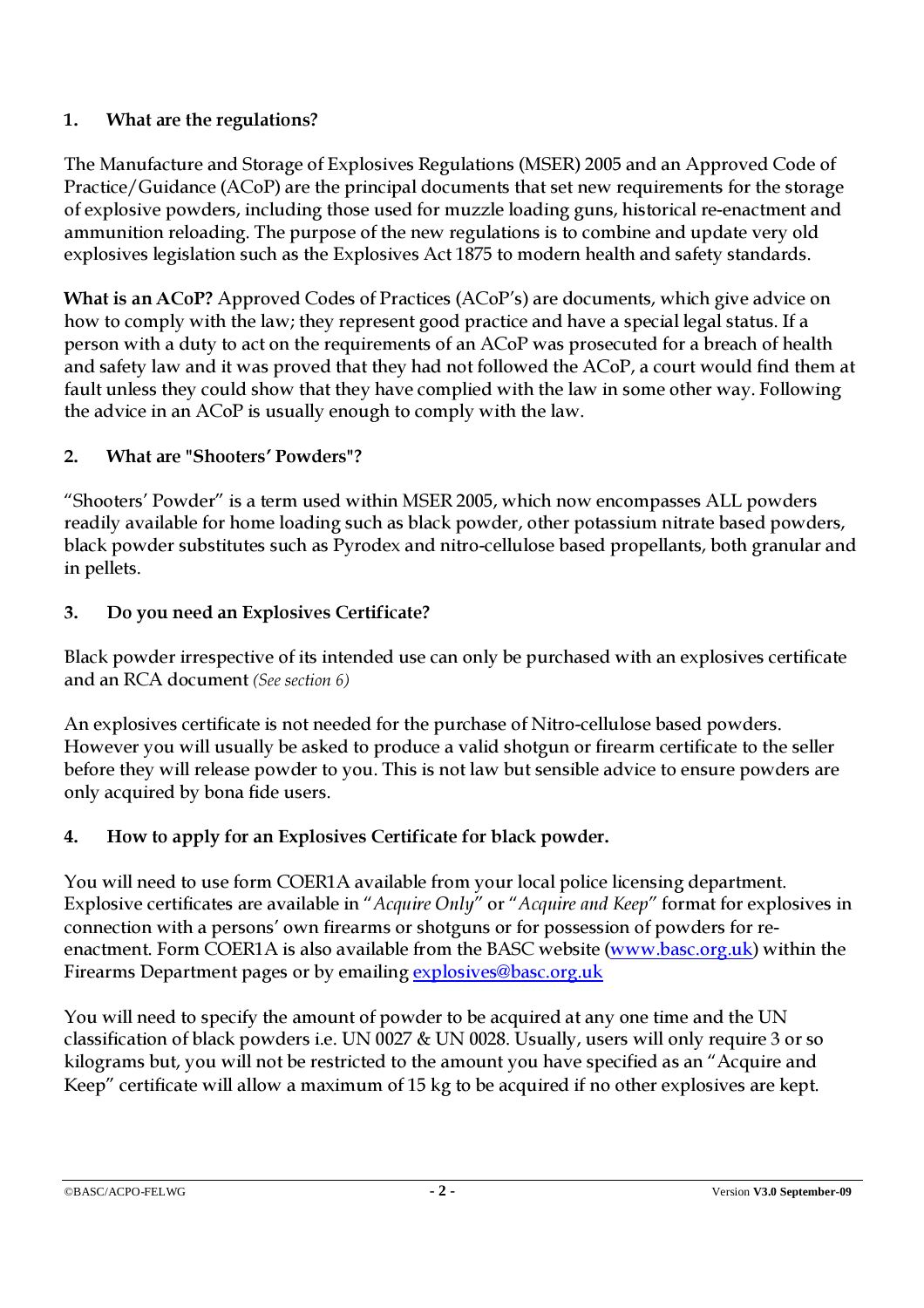If you apply for an "Acquire Only" certificate (often used by historical re-enactors) you will need to show where you intend to return your explosives when you have finished using them or what measures you will take to dispose of powders as the certificate does not allow you to store. Most re-enactment groups will have a designated explosives officer who will issue powder for the day's activities and will take back any unused powder at the end of the day.

"Acquire and Keep" certificates (applicable to muzzle loading shooters and those who load cartridges) allow the storage of black powder in addition to acquisition. It is advisable for you to have the correct storage measures in place prior to a visit from your local police explosives liaison officer. i.e. a suitable wooden partitioned box (See Annex C).

A list of your local explosives liaison officers can be found on the HSE website: www.hse.gov.uk/explosives/elo.htm

## 5. How much do Explosive Certificates cost?

Explosives certificates are FREE to those who wish to acquire limited amounts of black powder for use in connection with their firearms and/or shotguns. The limited amounts are found in Section 10 below.

## 6. What is an RCA document?

RCA stands for "Recipient Competent Authority", and you may need this document if you have an explosives certificate. RCA documents are issued to the persons who take physical possession of the explosives (the consignee) and those who are involved in the transfer of explosives. The RCA document is the approval for all transfers of explosives that the consignee is legally entitled to acquire or keep. In most cases it will be valid for the life of your explosives certificate issued by the police.

Ensure that you produce/have sight of a valid RCA document or certified copy when selling/purchasing explosives. When moving your own explosives the RCA document or certified copy must be kept with the explosives.

## Home loading of small arms ammunition

If you load or reload sporting ammunition for your own use, you do not require an RCA document in respect any of the components of that ammunition (including black powder) where you acquire and transport it to the place you will make up the ammunition. However, buyers or sellers of bulk components will need an RCA document (See next item below).

## Sales of ammunition and bulk components i.e. shooters powders, caps & primers etc.

Registered Firearms Dealers RCA documents will be issued to the same expiry date of your dealer's certificate and any storage licence or registration held. Those only selling (by way of trade or business) shotgun ammunition or other explosive products that do not require an explosives certificate, the RCA will continue to be open and not time limited unless the seller has a storage registration or licence. RCA documents are free and available from the HSE (contact details below).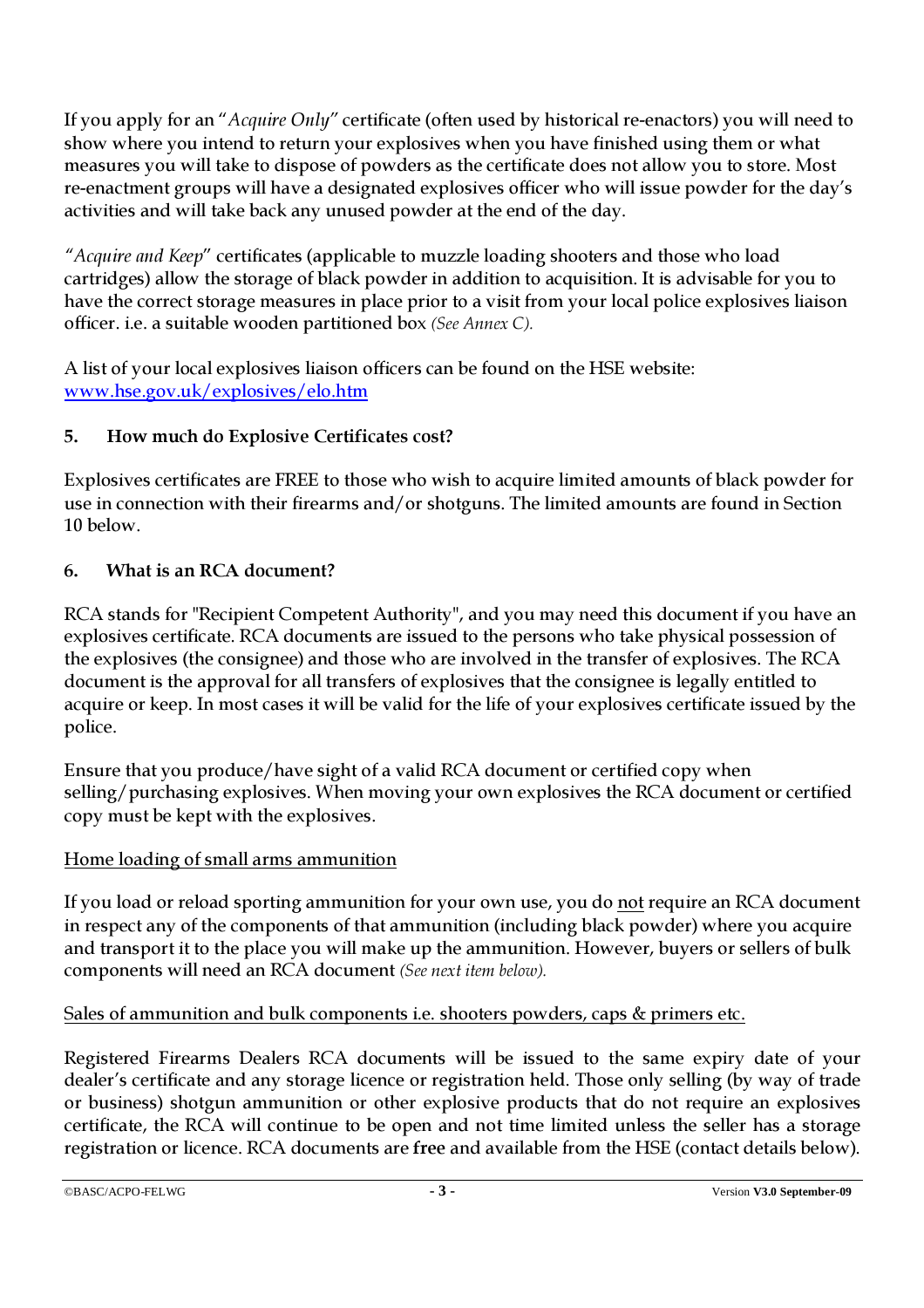## Re-enactment and "acquire only" certificates

You do not need an RCA document if you have an "acquire only" explosives certificate for reenactment purposes and do not take explosives off the site at which they are issued for use.

#### Overseas visitors

Overseas visitors acquiring explosives on a re-enactment display site or for the purpose of homeloading for sporting or other recreational purposes will not require an RCA document, but if they are involved with transfer of explosives for any other reason they will require an RCA document.

## Retaining RCA documents

The Regulations require that you to keep RCA documents for a period of 3 years from the completion of the transfer.

## Applying for an RCA document

RCA Documents are FREE. To apply for your RCA document, post/fax/email a copy of your explosives certificate and an indication of whether this is your first RCA application to the address below. DO NOT SEND YOUR ORIGINAL CERTIFICATE

## The Explosives Inspectorate

Health & Safety Executive 1.2 Redgrave Court Merton Road Bootle Merseyside L20 7HS Tel: 0151 951 3775 Fax: 0151 951 3891 Email: explosives.licensing@hse.gsi.gov.uk

## 7. Storage of Black Powder.

All dangerous substances are classified by a United Nations system. Explosives are categorised as Class 1. MSER allocates "Hazard Types" to all explosives categorised as UN Class 1. Hazard types range from 1 to 4, and those types are generally defined by the behaviour of the explosive when it functions during any process of manufacture and storage.

Black powder is classed as Hazard Type 1. All Hazard 1 material has a separation distance\* applied when stored. Schedule 2 of MSER (pages 137-148 of the ACoP) lists separation distances to be applied to the stored explosive, dependant on the type and quantity.

\* Separation distances are used to keep explosive stores away from other buildings. It is a complex system designed for safety.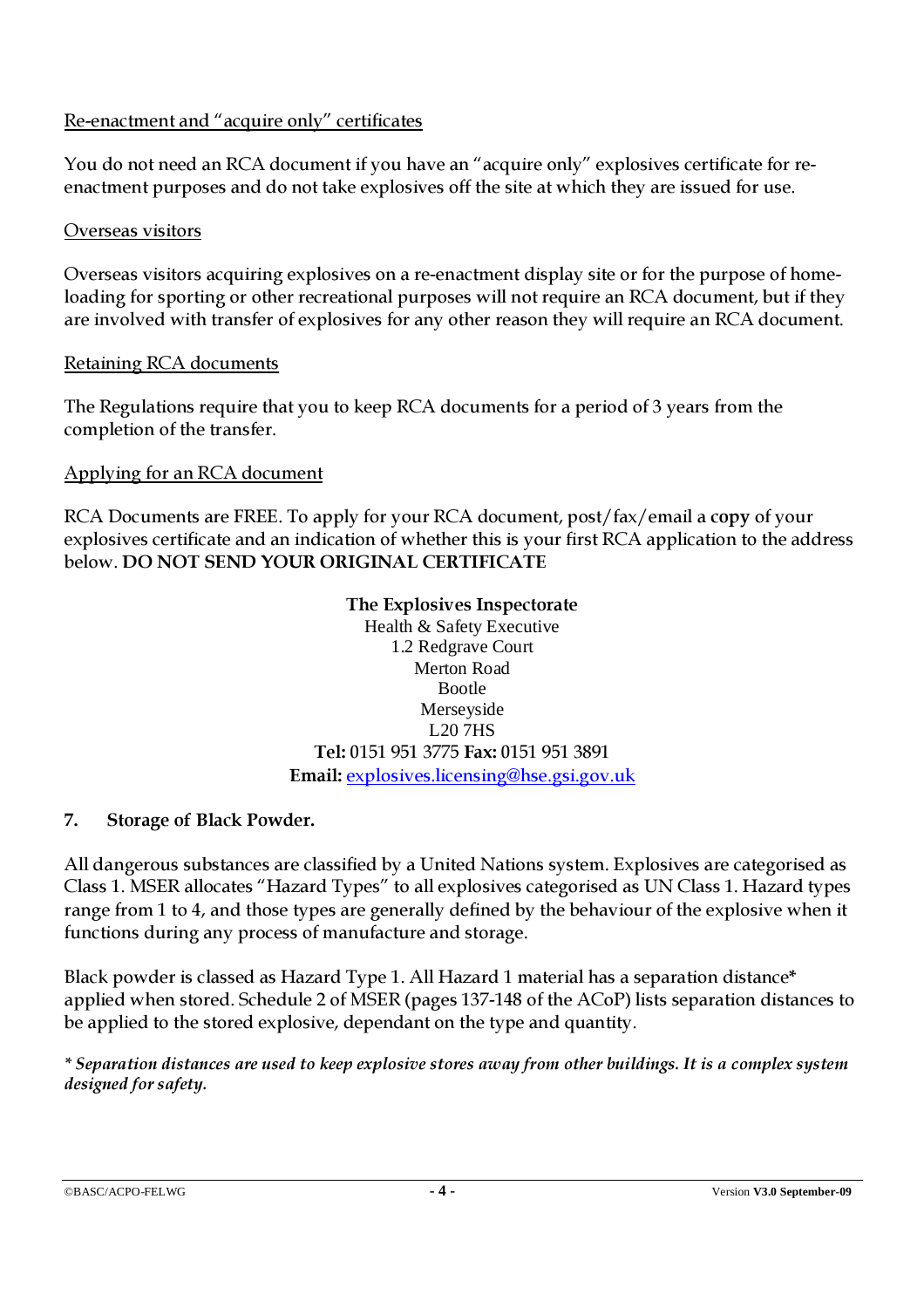Note: Separation distance does NOT apply to hazard type 1 powder if ACoP paragraphs 410-420 are applied i.e. if they are stored in a suitable wooden, partitioned box (See Annex C). Powder should also be stored in their original supplied containers/packaging and with no greater than 550 grams per container (approx  $1\frac{1}{4}$  lb). A temporary exemption does exist for 1 kg (non metal) containers until manufacturers and suppliers change their packaging, see Part (b) in the miscellaneous section on Page 8.

## 8. Storing Nitro-cellulose based powders.

Nitro-cellulose propellants are usually hazard type 3. No separation distance applies for stores of powder less than 25kg\*. A home loader does not need to comply with the ACoP paragraphs 410 - 420 i.e. does not have to store nitro-cellulose propellants in a partitioned wooden box so long as he is storing LESS than 25Kg.

\* However your premises must be registered with the police for storage of nitro powder over 5 kg as per the amounts listed below in sections 10  $\&$  11.

## 9. Mixed Storage Nitro-cellulose based powders with black powder and other propellants

The regulations state - Where explosives of different hazard types are in one store, the explosives shall be treated as belonging to the greater hazard type requiring the greatest separation distance for the total quantity of those explosives and the separation distance shall be determined in relation to that total quantity.

i.e. the storage together of hazard type 3 nitro powders with any black powder (a hazard type 1 explosive) would cause the nitro powders to be classed also as hazard type 1 and would have to be stored in line with the ACoP i.e. by use of the wooden box storage as described in Annex C.

If you store your black powder in a wooden box in one area of your premises and your nitro powder in another storage area/room separately from the black powder, this will be sufficient to negate the requirement to combine storage of both black (HT1) and nitro-cellulose based (HT3) powders in the wooden box.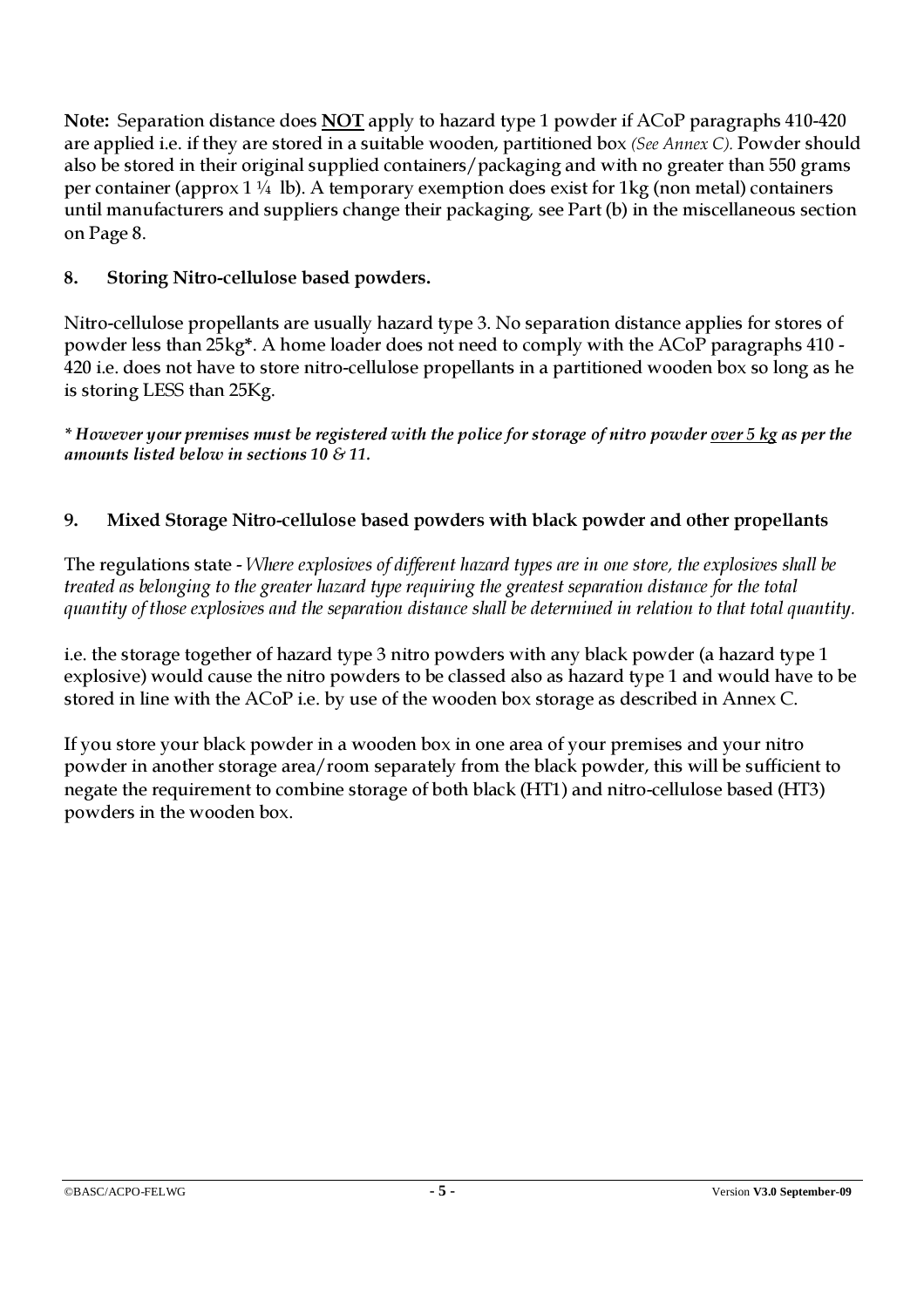#### 10. What explosives may be stored without registering premises?

| One or more of the following: | a.           |                                                      | 10kg black powder; and                                                                                                        |  |
|-------------------------------|--------------|------------------------------------------------------|-------------------------------------------------------------------------------------------------------------------------------|--|
|                               | $b$ .        | No more than 5 kgs of one of the following options - |                                                                                                                               |  |
|                               |              | i.                                                   | shooters' powder (black or nitro - powders)                                                                                   |  |
|                               |              | ii.                                                  | any explosive or combination of explosives listed in<br>Schedule 1 of COER 1991. (See Annex A)                                |  |
|                               |              | iii.                                                 | a combination of shooters powder and any one or<br>more of the explosives listed in schedule 1 of COER<br>1991. (See Annex A) |  |
| and also                      | $\mathbf{C}$ |                                                      | 15kg net explosive content or one or other of the<br>following, or a combination of them -                                    |  |
|                               |              | <i>i.</i> small arms ammunition                      |                                                                                                                               |  |
|                               |              |                                                      | ii. primers for use in small arms ammunition or<br>percussion caps or;                                                        |  |

Note: whichever of the options in 'c' above you may select, the total explosive contents of the items must only ever add up to 15 kg. As a rule of thumb, .8 grain is usually used as the explosive content of primers and caps. If you are in doubt about the amount in particular primers, the manufacturer's data sheets or your supplier should have the information.

For those who will require to keep more than 5 kg of nitro-powders please see the note at the end of paragraph 8 above.

## 11. Registration of storage

If you store greater than the stated amounts above you will need to register the place where you store your explosives.

If you are only storing small arms ammunition, the application for registration and subsequent renewals are to be made to your local authority (usually the trading standards department or fire service in a Metropolitan Authority Area). The registrations will normally be for one year at a time. This also applies to Registered Firearms Dealers (RFD's) who sell only small arms ammunition and primers. There is no provision in MSER for a local authority to issue a registration to run coterminously with the RFD certificate.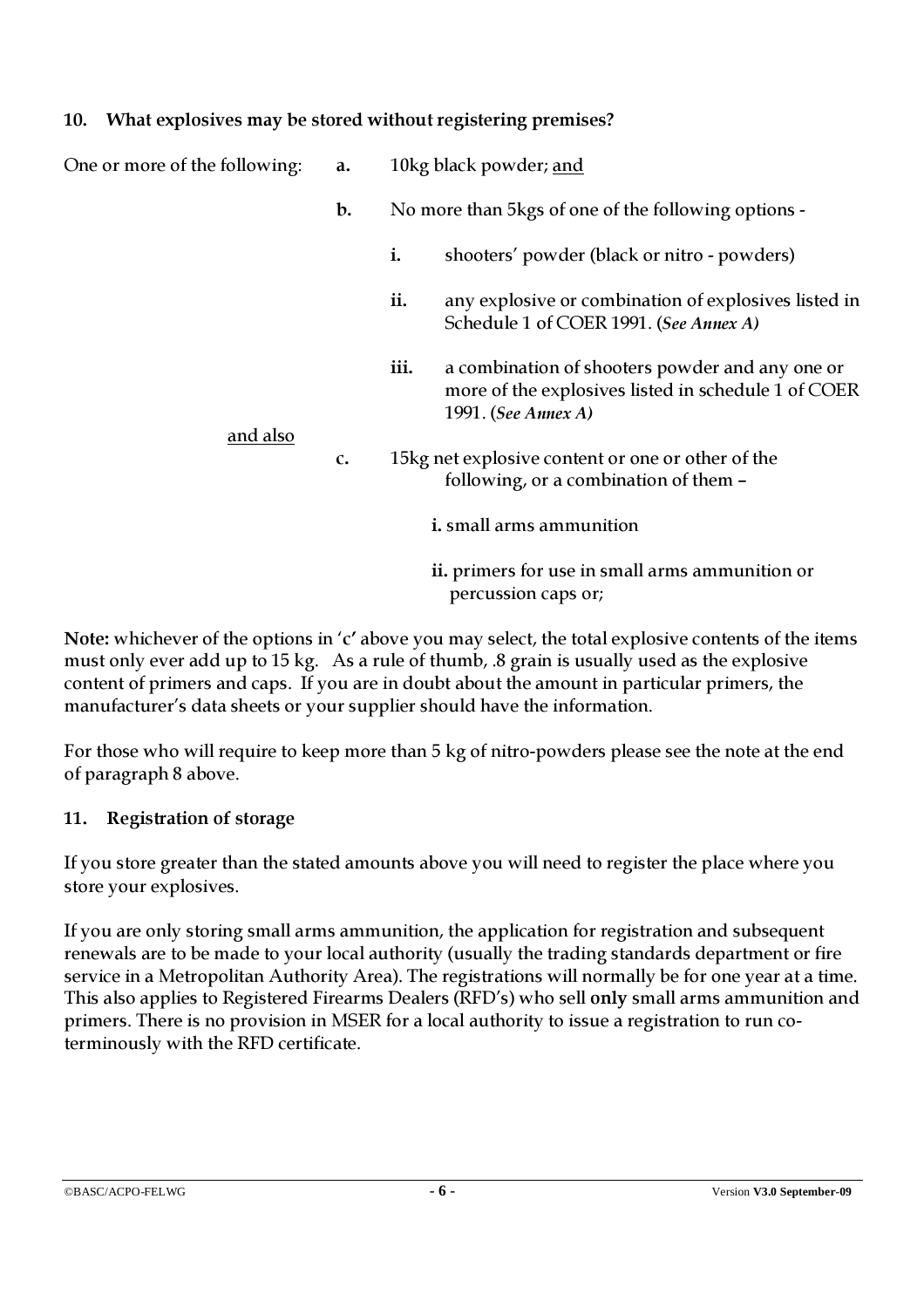If one or more of the explosives to be stored requires an explosive certificate then the application for registration and subsequent renewals are to be made to the police. These registrations may be granted to run co-terminously with the explosives certificate (e.g. for a maximum of 5 years) When an application for registration is made to store only smokeless powder, the application is to the police. The registration may be granted for up to 5 years, as is any subsequent renewal. The new registration costs for 2009-10 are as follows:

| <b>First registration</b> | Renewal of storage registration |
|---------------------------|---------------------------------|
| One years duration £103   | One years duration £51          |
| Two years duration £134   | Two years duration £82          |
| Three years duration £164 | Three years duration £113       |
| Four years duration £195  | Four years duration £144        |
| Five years durations £226 | Five years durations £175       |
|                           |                                 |

Transfer of registration to another address  $£34$ Replacement of registration document if lost £34

Note: As of 6<sup>th</sup> April 2009 the licensing authority may now transfer a registration to another address or person if required, unless the applicant is deemed not to be a fit person. Additionally the authority has the right to; refuse to register, refuse to renew, and; to vary or revoke a registration of premises if necessary. There is a right of appeal available for those aggrieved by decisions made by the licensing authority. For advice contact your local police Explosive Liaison Officer or BASC (explosives@basc.org.uk).

#### IMPORTANT!

Whilst explosives certificates for black powder are free for anyone with firearm, shotgun or registered firearms dealers (RFD) certificates. Shooters, re-enactors and dealers, who register their premises in order to store larger amounts of black powder, will have to pay a fee for their explosive certificate. In this case, once your premises are registered and you apply for an explosive certificate for black powder at the same time as making an application for a firearm, shotgun or RFD certificate it will cost £24. It will cost £15 for the renewal of your explosives certificate where the renewal of your firearm, shotgun or RFD certificate is submitted at the same time.

If you have already registered your premises and also have a firearm, shotgun or RFD certificate, but these are not being applied for at the same time, then the fee payable for your explosive certificate for black powder will be £43. The renewal of your explosive certificate in this case will cost £18

You will still need an RCA document for transfers of explosives (See Section 6).

A flow chart for the above fees is in Annex D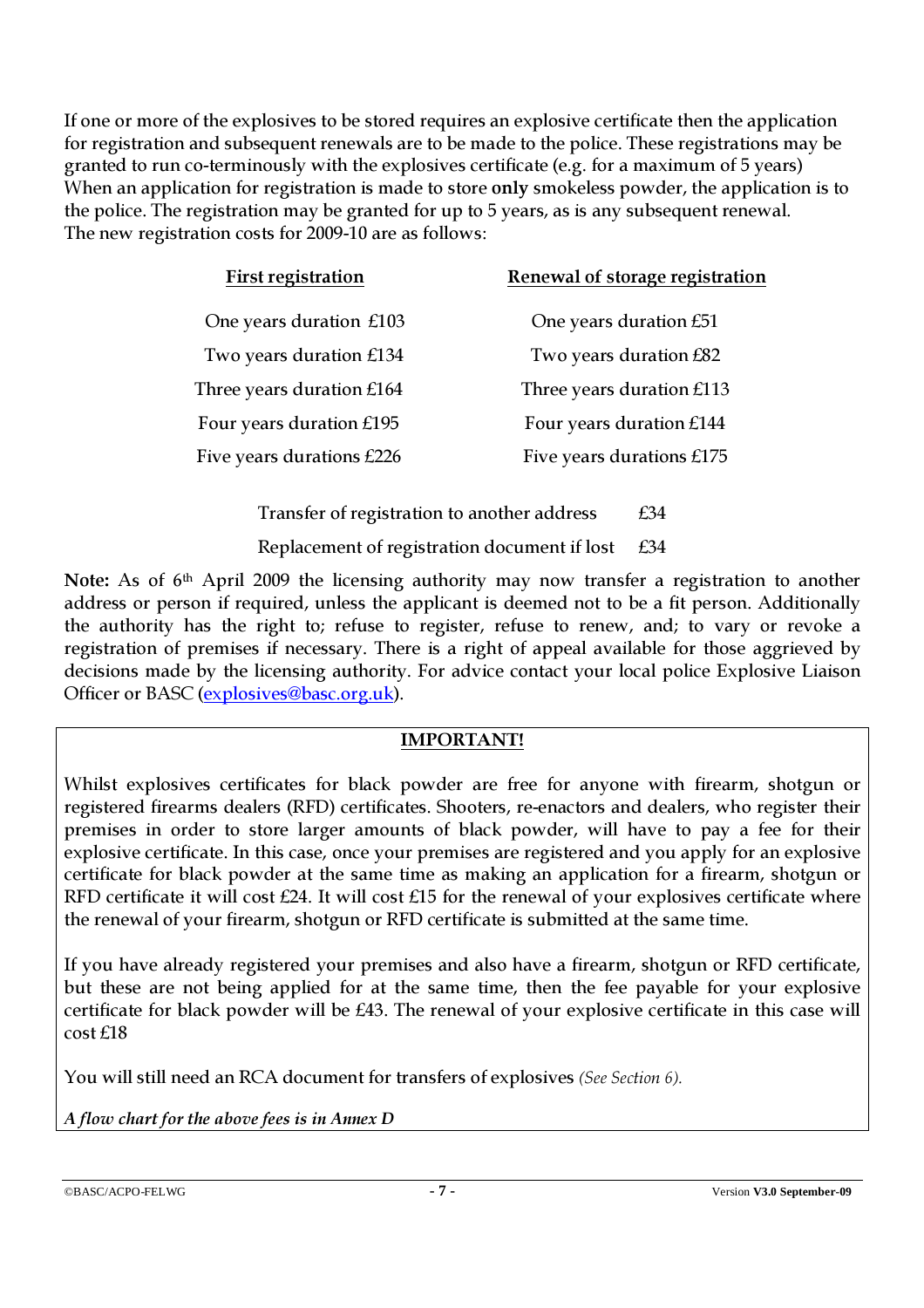## 12. How much explosive may be stored once registered?

No more than one of the following;

- a. 30kg of any hazard explosive; or b. 100kg of hazard type 3 explosives; or c. 100kg of a combination of hazard type 3 explosives with explosives of hazard type 4; or d. 250kg of hazard type 4 explosives; or e. 250kg of small arms ammunition and
	- percussion caps (net explosive content including primer content) and 30 kg of shooters' powder.

NB: ONLY ONE OF THE ABOVE CATEGORIES MAY BE ENACTED AT ANY ONE TIME. You may change categories to meet your requirements providing you are holding within the amount and type of explosive mentioned in one category at any one time. There is no need to notify anybody, you are responsible for ensuring you are within any one of the above categories until you have a need to change to another. Because of the Hazard Type, the keeping of black powder is only possible in options "a" and "e" above.

Specific security guidance for registered premises can be found on Page 9 (Para's 54 – 56) of the following document: www.hse.gov.uk/explosives/information/copcirc12005.pdf

13. Temporary site storage without registration (Game Fairs and re-enactment sites)

MSER allows the temporary storage of explosives for limited periods without any need for registration.

100kg of shooters powders (black powder and nitro powder) may be stored for a period of no longer than 3 consecutive days at the place of its intended use.

Separation distances will apply where over 100 grams of Hazard Type 1 powder (black) is stored or both Hazard Type 1 & 3 (black and nitro) powders are stored together and also to Hazard Type 3 (nitro powder) on its own above 25 kilograms. ACoP paragraphs 410 -420 would normally apply i.e. a wooden partitioned box (See annex C)

Small arms ammunition also benefits from a storage exemption providing no more than 250kg (net explosive content) of Hazard Type 4 ammunition is stored for a period of no longer than 3 consecutive days in their place of intended use.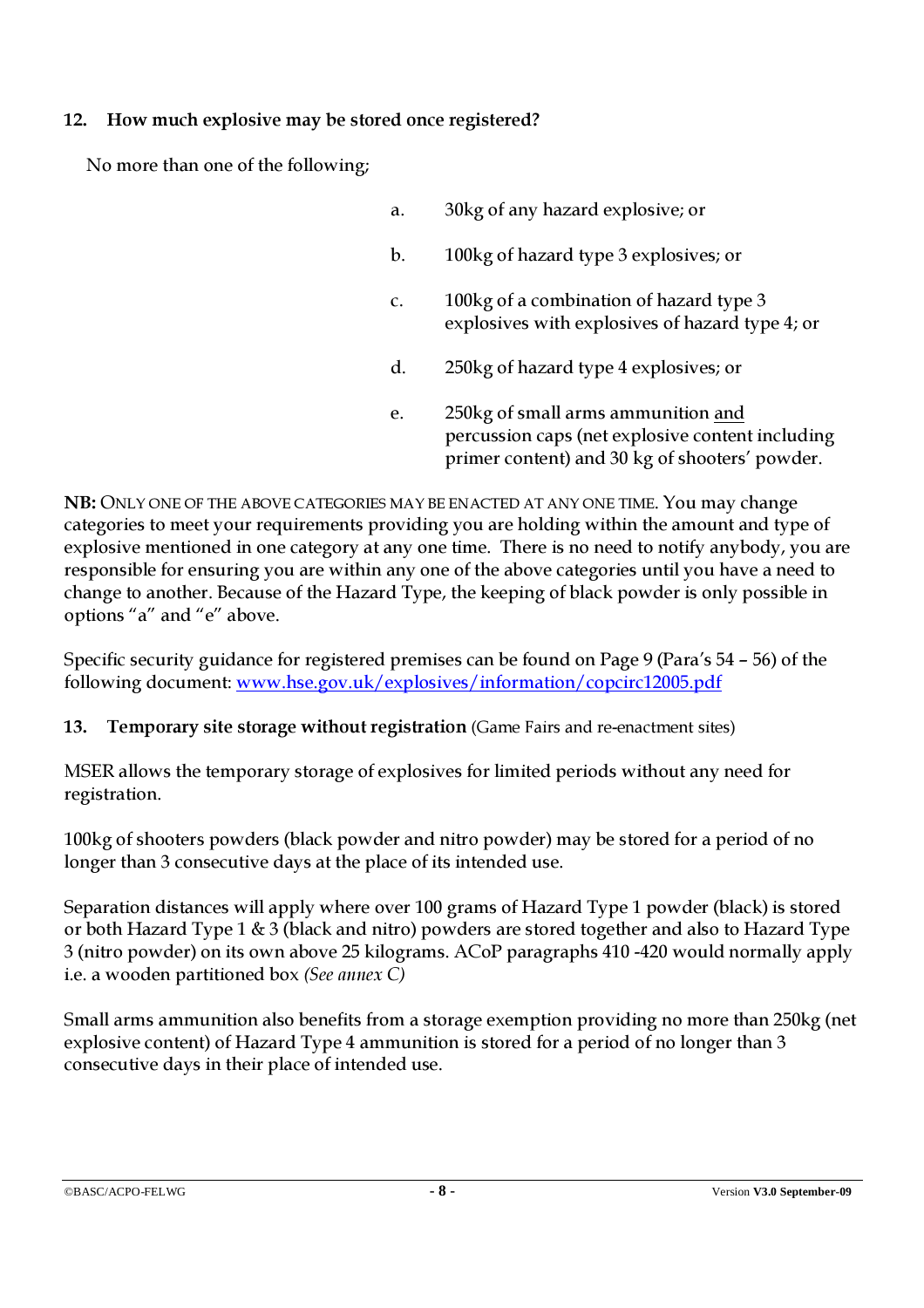Note 1: Only ammunition or powders can be kept at any one time i.e. no mixed explosives, similarly to how Section 12 works above. You may change categories to meet your requirements providing you are holding within the amount and type of explosive mentioned in one category at any one time.

Note 2: Where any black powder is being kept under the above, an explosive certificate will be required for the temporary storage site. You will need to apply to the police responsible for that area. The usual period for an application is not less than 21 days prior to the event.

Note 3: Consecutive days do not include Christmas Day, Good Friday or any other bank holidays as described in the Banking and Financial Dealings Act 1971.

## 14. The carriage of shooters powders and other explosives by road, rail & ferry

This section applies to the carriage of dangerous goods (which includes all shooters powders, primers and ammunition) by private individuals where the goods are packaged for retail sale and are intended for their personal or domestic use or for their leisure or sporting activities;

The Regulations governing the carriage of dangerous goods do not apply to the carriage of those dangerous goods by private individuals, in the circumstances where the net mass of explosive substance in the vehicle does not exceed:

- fireworks: 50kg;
- other explosives or a combination of fireworks and other explosives: 30kg.

The individual carrying the explosives (not the driver) must make sure that the explosives are carried without any significant risk to health and safety and that they are loaded, stowed, carried and unloaded safely and to take all reasonable steps to ensure the security of the explosives. If these conditions are not complied with, the carriage regulations apply.

A "vehicle" means any vehicle owned privately for domestic/pleasure use (a non-commercial vehicle).

Guidance on good practice drafted by representatives of the Police and the shooting sports, in conjunction with HSE about the carriage (by private individuals) of black powder & small arms ammunition for use in small arms is available from the following document link: www.hse.gov.uk/cdg/pdf/blackp.pdf

Individuals who are considering the carriage of explosives on passenger trains, service buses and other fare paying transport.

Whilst the conditions in the carriage regulations do not make any additional requirements if the individual were to take their dangerous goods by means of public transport (in vehicles used to carry passengers for hire or reward) it is important to note that Conditions of Carriage and Byelaws prohibit explosives of any type being carried on the National rail network, including both surface and underground train systems. Similar Conditions of Carriage and Byelaws which either totally prohibit or have conditions for obtaining consent also exist for the other methods of public -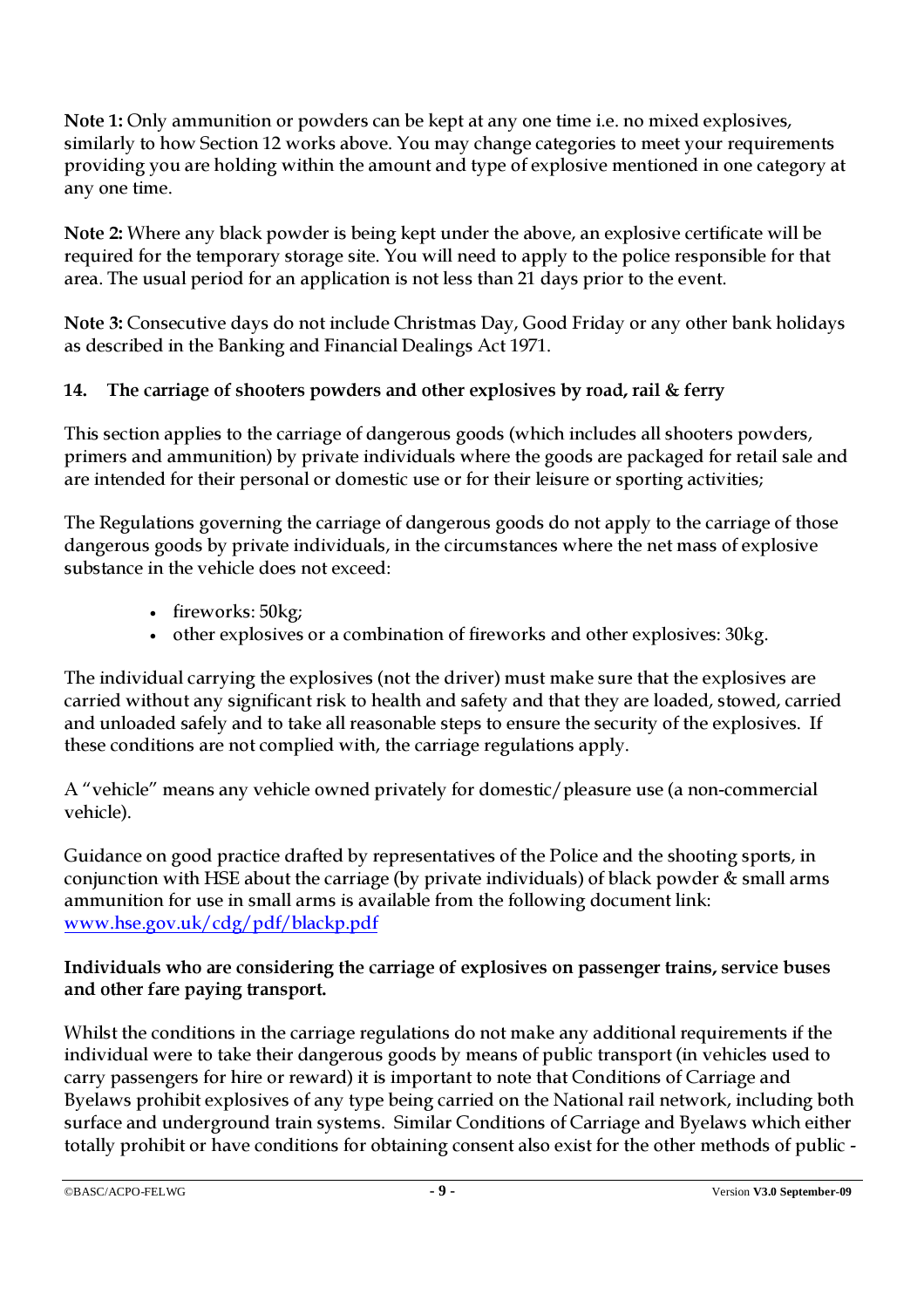transport e.g. buses, taxi's etc. Similar schemes may be encountered on passenger ferries both vehicular and foot. It is ultimately up to the captain and master of a ship to decide whether or not to carry dangerous goods; however some service providers prohibit the movement of such goods by blanket policy. The carriage regulations do not override the Conditions and Byelaws of the operating companies of public transport. Always check the terms and conditions of travel before purchasing a ticket or proceeding to board the transport.

#### Carriage of firearms and ammunition on Roll on and Roll off ferries.

Annex 5 of the Marine Guidance Note 340(M) guides shipping lines to what may be permitted on Roll On/Roll Off ferries. Annex 5 does not cover shooters powders (black and nitro powder), though powders may be carried under strict requirements laid down by the International Maritime Dangerous Goods (IMDG) Code. For details about how to carry black and nitro powders please contact your chosen ferry company who will advise you as to the requirements, for example; the fee, if any, the handling details and packaging requirements along with details of how to obtain and complete a dangerous goods notification note.

#### **MGN 340 (M) -** http://www.mcga.gov.uk/c4mca/mgn340.pdf

#### **Annex 5 – Firearms and ammunition on Ro-Ro ships**

The following only applies to private firearms and ammunition for sporting use and is given as guidance to shipping lines.

It should be noted that firearms are not classified as dangerous goods only the ammunition and as such is subject to the requirements of the IMDG Code.

However, the following guidance is given:

Users are strongly recommended to pre-book advising the operator that you intend to carry ammunition in order to determine any local requirements.

All firearms should be accompanied by a current valid Firearm, Shotgun or Registered Firearms Dealer's (RFD) certificate and these should be available for inspection by either the booking in staff or port security personnel. Certificate holders should be aware of their requirements for ensuring the secure storage of arms and ammunition, for example: Any shooting equipment should not be visible when carried in vehicles.

The shipping line is advised to inform their local port security department to ensure smooth passage of the passenger and firearms/ammunition through the port area.

#### **Ammunition**

A maximum of 1000 cartridges of UN Class 1.4S per vehicle, which should be carried in the original manufacturers packaging, is permitted per vehicle without documentation. Quantities in excess of this must be declared and carried according to the full provisions of the IMDG Code. (Note the requirement to use manufacturers packaging, other packaging may not be allowed. Check with the operator if they accept alternative forms of packing)

#### **Ship and Port Security Managers**

Your attention is drawn to Transec Maritime Security Circular No. 2/02 The Carriage of Firearms and Ammunition.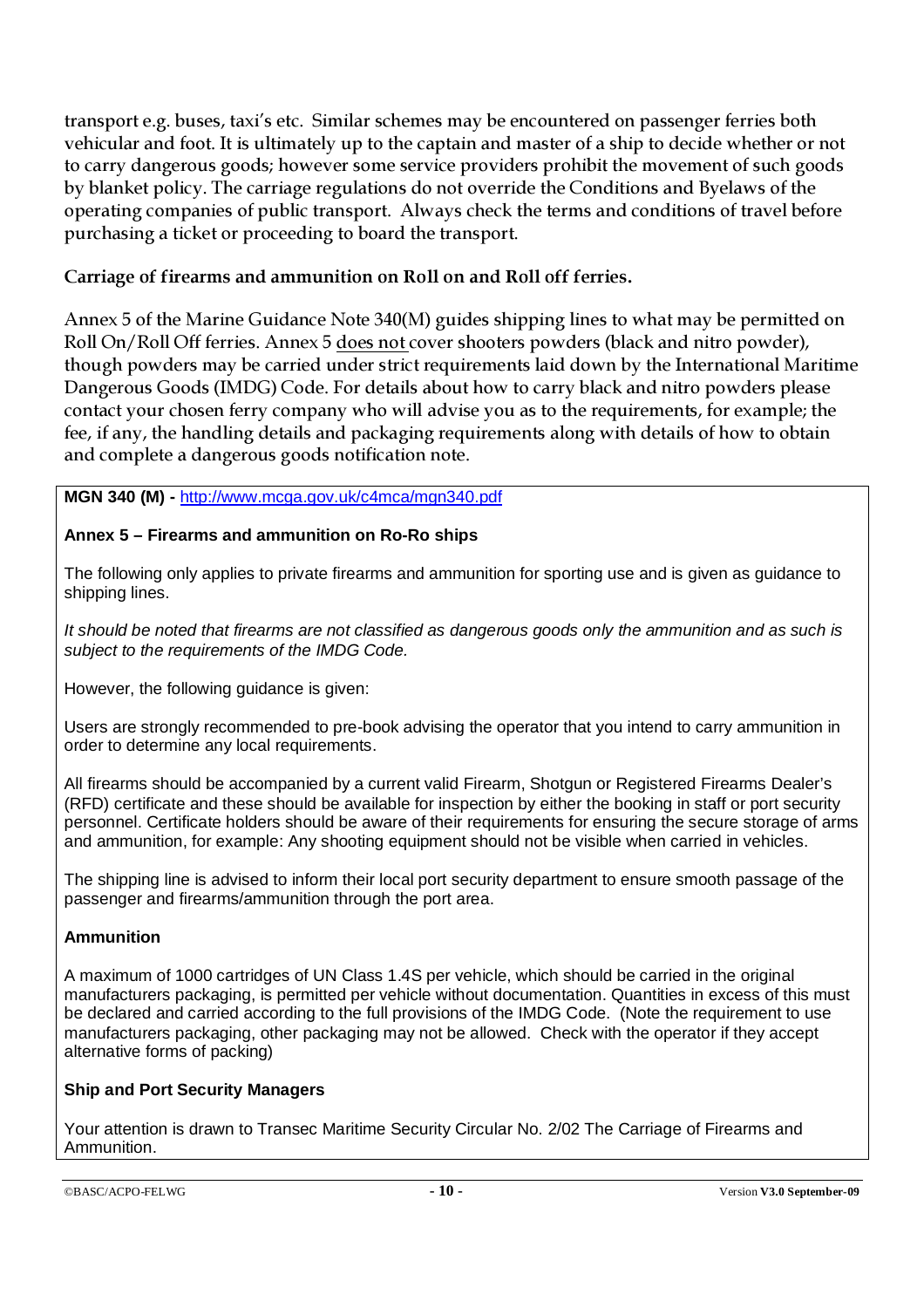#### 15. References

Manufacture & Storage of Explosives Regulations 2005 (ISBN 0-11-072764-9) Also available from: www.opsi.gov.uk/si/si2005/20051082.htm

Manufacture & Storage of Explosives Approved Code of Practice & Guidance (ISBN 0-7176-2816-7)

#### These publications are obtainable from;

The Stationery Office (TSO) HSE Books P.O. Box 29 PO Box 1999 NORWICH Sudbury, Suffolk NR3 1GN CO10 2WA Phone: 0870-600-5522 Tel: 01787-881165 Email: book.orders@tso.co.uk Internet: www.hsebooks.co.uk Internet: www.tso.co.uk/bookshop

## 16. Additional reading

Additional Guidance on the storage of shooters powders: www.hse.gov.uk/explosives/shooterspowders.pdf

Guidance for re-enactors - The Health & Safety Executive(HSE) have issued guidance called 'Acquisition and use of Explosives by Historical Societies' ISBN 0-7176-1622-3, price £3.50, (or £7 for three copies) It's available from the HSE at PO Box 1999, Sudbury, Suffolk, CO10 6FS, Tel: 01787-881165 or Fax: 01787-313995. Please note that this document was produced prior to MSER 2005 and a new version is due to be published in due course.

Advice about the practical use of shooters powders on ranges and additional practices for muzzle loading arms can be obtained from the Muzzle Loaders Association of Great Britain's 'Code of Practice for Muzzle Loading Arms'. This document is available by contacting the MLAGB: www.mlagb.com

For additional information about explosives such as storage, transport, security, transfers and more go to the explosives section on the HSE website at www.hse.gov.uk/explosives/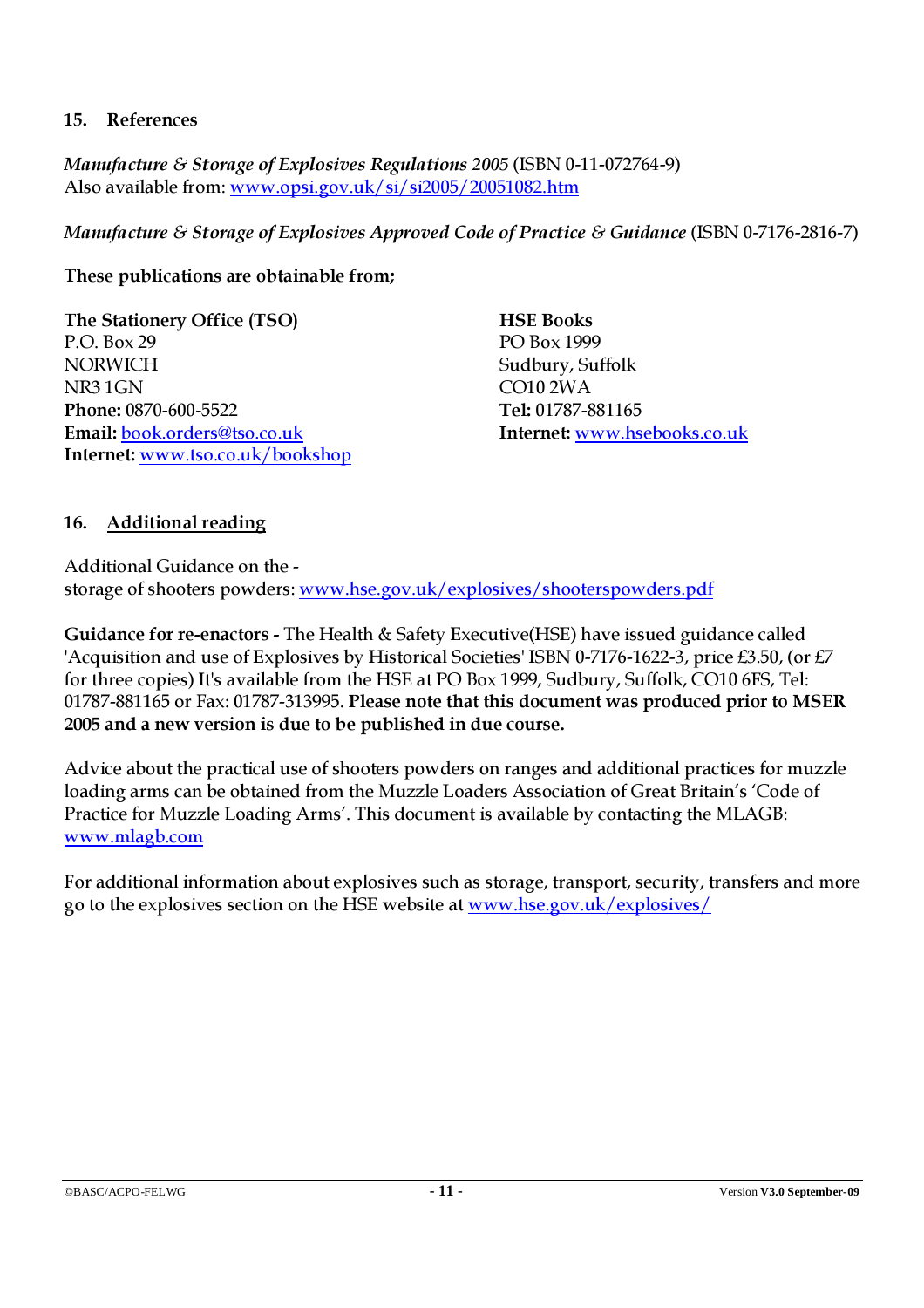## **MISCELLANEOUS**

## a) Storage container size

The HSE recommends that all shooters powders should only be stored in containers holding less than 550 grams. However for the time being, until stocks are used up and replaced, some powders may only be available in 1kg containers. It is permitted to continue to store powder in these 1kg containers until manufacturers reduce the container size, the conditions in relation to the storage of black powder continue to apply, irrespective of container size i.e. a wooden partitioned box.

## b) Decanting (moving powders between containers)

Plastic containers – 'Although shooters' powders are generally not very sensitive to ignition by electrostatic discharge, homeloaders or others who decant the contents of plastic containers must take care to reduce the risk of build up of static electricity. Advice on appropriate precautions may be sought from the manufacturer".

(Extract from HSE Guidance www.hse.gov.uk/explosives/shooterspowders.pdf)

Metal containers – If you have powders in their manufacturer's original metal containers, it is advisable to decant this powder into a suitable plastic container for greater safety. The best plastic for containers to be made from is High Density Polyethylene plastic. Precautions should be taken to guard against ignition, and any spilt powder cleared away as soon as possible. Suitable paper or plastic containers should be used such as empty containers previously containing powder or by using thin walled, plastic containers. Thick walled ABS type plastics are not suitable as they can cause greater fragmentation hazard and may pose a static electricity hazard.

Metal powder flasks – Flasks specifically designed for muzzle loading firearms are usually made from copper, brass, animal horn or other non sparking material and have been used for centuries for carrying powder. The Placing on the Market and Supervision of Transfers of Explosives Regulations (POMSTER) 1993 regulations stipulate that the movement of explosives should be in the original supplied manufacturers packaging, however the HSE have accepted that certain other containers may be used to carry or hold powders in transit, such as small powder flasks designed to throw a measure of powder.

Powder flasks may be filled at home prior to being taken to their place of use, though a wooden partitioned box should be used to transport the flasks and/or powders. Good housekeeping is important and any spilt powder should be cleared away as soon as possible. Precautions should be taken to prevent the box being exposed to flame, heat or sparks whilst in transport. Explosives should not be carried with any other hazardous materials.

Current guidance and advice on acceptable containers for the carriage of shooters powders, security and transport considerations can be found in the following document:

"Carriage (by private individuals) of black powder & small arms ammunition for use in small arms, and model rocket motors - guidance on good practice drafted by representatives of the Police and the shooting sports, in conjunction with HSE": www.hse.gov.uk/cdg/pdf/blackp.pdf

17.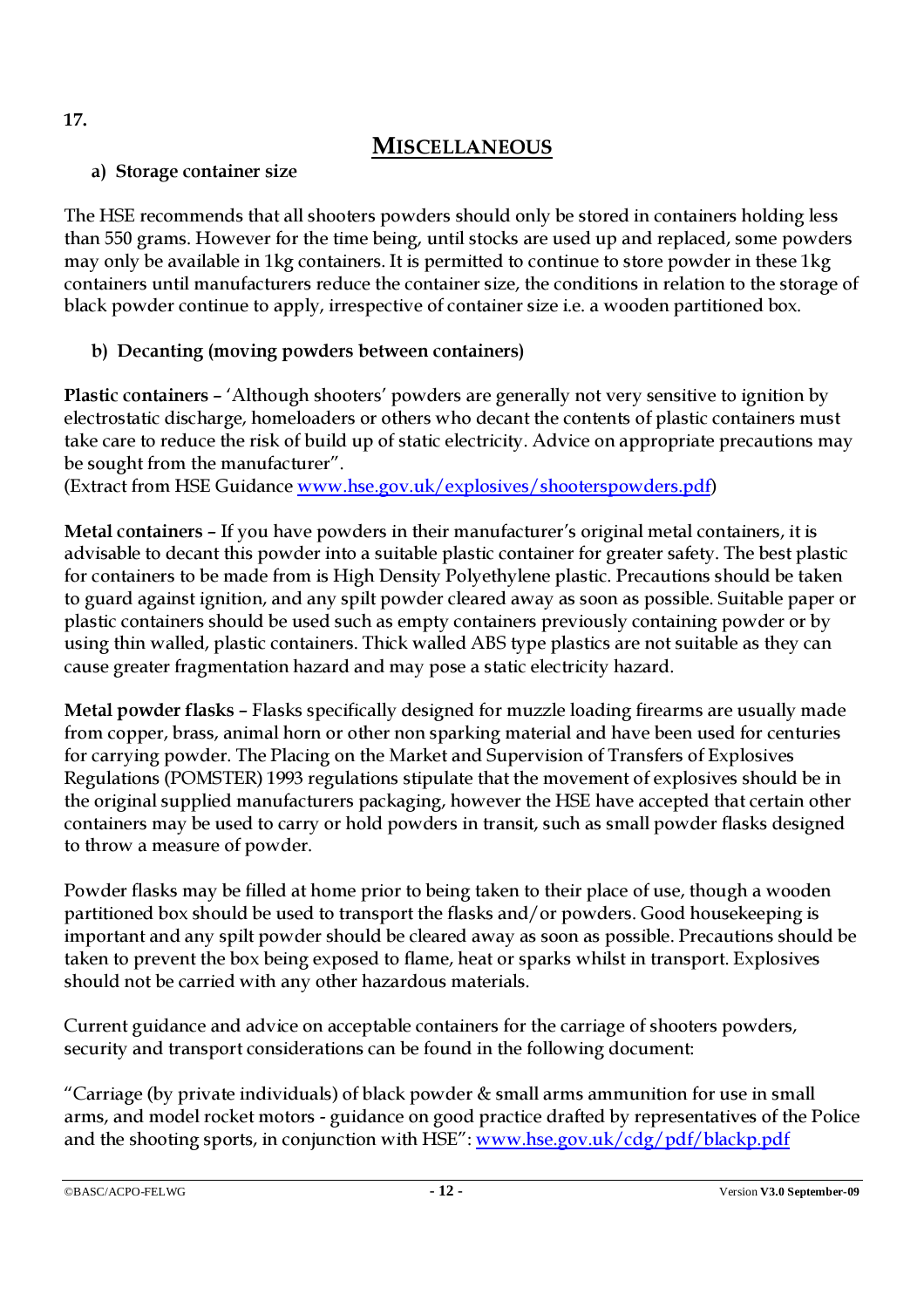## 18. Small arms ammunition

## a) What is "small arms ammunition"

The ammunition used in any firearm, be it rifled or a shotgun is an explosive article. Shooters and re-enactors should be aware of what is meant by "small arms ammunition" and how these items are regulated. Paper or card black powder re-enactment cartridges, or "twists" as they are sometimes called are not classified as "small arms ammunition" and will always be regarded as a package of black powder (UN0027 or UN0028), Hazard Type 1.

Both MSER and COER have the same meaning of "small arms ammunition" as – explosive articles allocated the UN number:

- UN0012, (Cartridges for weapons, inert or Cartridges, small arms)
- UN0014, (Cartridges for weapons, blank or Cartridges, small arms, blank)
- UN0055 (Cases, cartridge, empty, with primer); And which are intended exclusively for - use in small arms.

As a rule, ammunition that may normally purchased or acquired as a complete loaded 'round', or makes up from the components is captured within the three items above.

An explosive certificate is not required to acquire and possess any small arms ammunition. Ammunition is regulated or prohibited by virtue of the Firearms Acts. You will find the above 3 items also shown in Schedule 1 of COER (See annex A) along with associated items such as caps, primers and capped/primed cases. It is important to appreciate the difference between when ammunition can be classed as small arms ammunition rather than as an entry in COER Schedule 1 (See annex A), as this affects the amount of ammunition you can hold.

Ammunition for explosive purposes is calculated by weight and not by the number of rounds. When calculating the amount of ammunition held, it is ONLY the weight of powder and the explosive content of the primer that is used. As an accepted rule, 0.8 of a grain is allocated as the explosive content of any primer.

The difference in any holding of ammunition comes from the provisions relating to storage in MSER. If only ammunition with the above three UN numbers is held, the amounts referred to in paragraph 10c above are permitted. If any of the other UN numbers in Schedule 1 of COER (See  $annex A$ ) are held, then they are part of the allocation limited to 5 kilograms in 10 b above.

## b) Making and unmaking ammunition (Manufacture)

The reloading or dismantling of ammunition is part of the act of manufacturing an explosive. This can only normally be done under HSE licence. Care is needed to accomplish the activity safely and those undertaking this need to ensure they are fully conversant with the technical aspects involved in making small arms ammunition. This is particularly the case in the unmaking of ammunition for any reason. The process does have its risks and accidents involving the initiation of the cartridge can occur.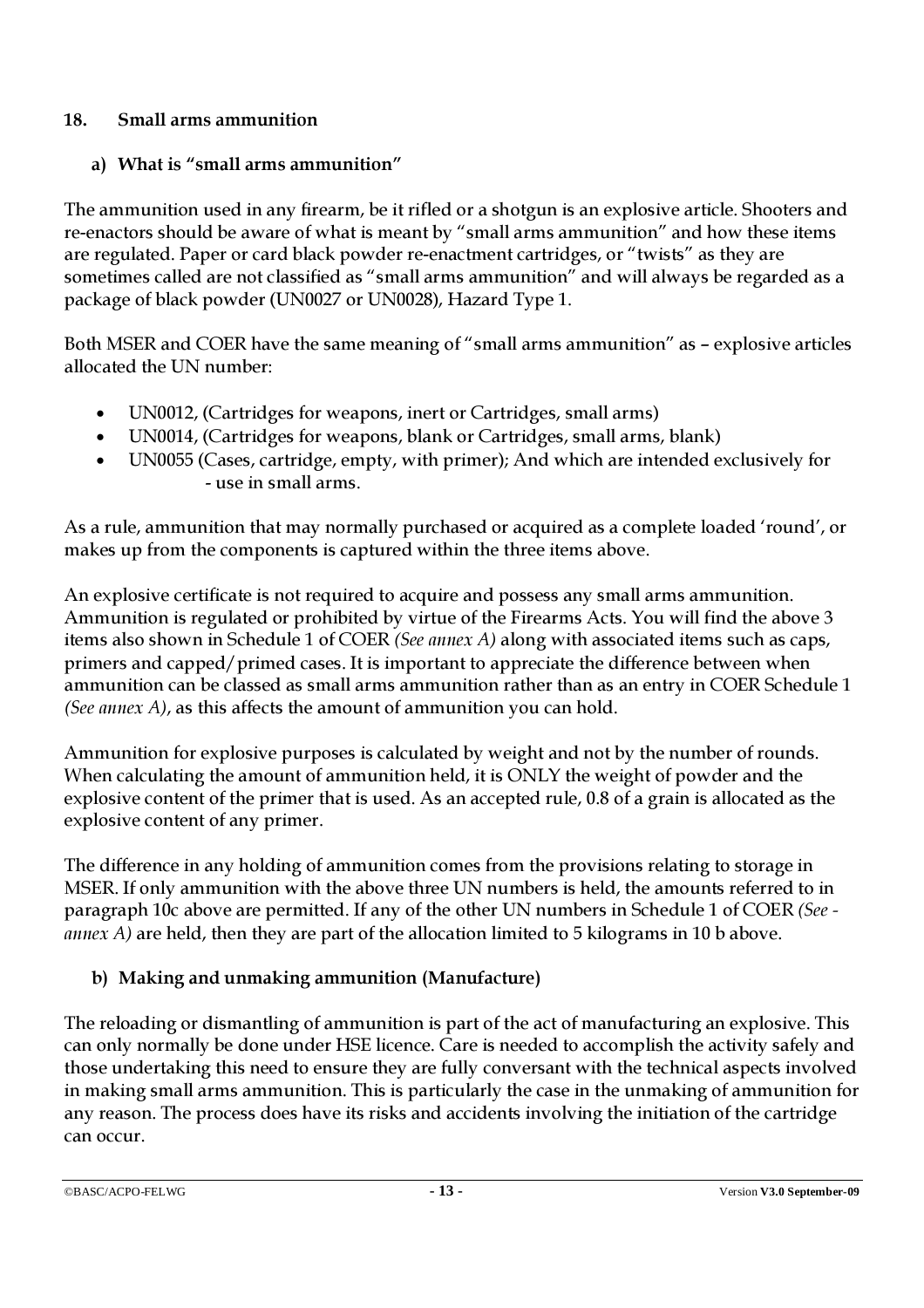MSER provides for a limited 'manufacture' of small arms ammunition. Those who reload can make or unmake ammunition and those involved in re-enactment can make cartridges for use at their events. The limit on these activities is that only a total of 2 kilograms of primers and propellant can be used for this at any one time. This includes any propellant removed from cartridges. This relates to the propellant and primers being used and not any completed ammunition or cartridge that is then moved away from the process area. Any requirement to make ammunition or cartridges above 2 kilograms, or any other type of ammunition for small arms not defined as such in MSER will require the granting of a HSE licence to manufacture.

## c) A word on primers

Section 35 of the Violent Crime Reduction Act 2006 makes it an offence for anybody to sell to anybody a cap type primer "designed for use in metallic cartridges for use in a firearm" (i.e. small and large rifle and pistol primers) unless they produce the appropriate (firearm or shotgun) certificate.

The Act also relates to cartridges containing these primers (capped cases) regardless of whether they are for use in a firearm or a shotgun.

Percussion type caps for muzzle loading arms and 209 type shotgun primers are exempt from this Act and may be freely purchased, however BASC does not advocate the sale of any ammunition components to non certificate holders.

## 19. Keeping records of explosives and reporting a loss or theft.

COER 1991 (Regulation 12) requires any person who acquires and keeps possession of more than 10 kilograms of black powder plus 5 kilograms of "shooters powder" to keep records of that explosive. The record must be made in a form that gives an accurate indication of explosives held at any time. There is no prescribed format for the record and it may be held on a computer, providing there are arrangements to prevent loss of the data. The record must be kept for 3 years from the end of the year during which the latest entry was made.

Whether or not you need to keep records, any loss of explosives must be reported to the police without delay, whether the loss or theft is in storage or transport.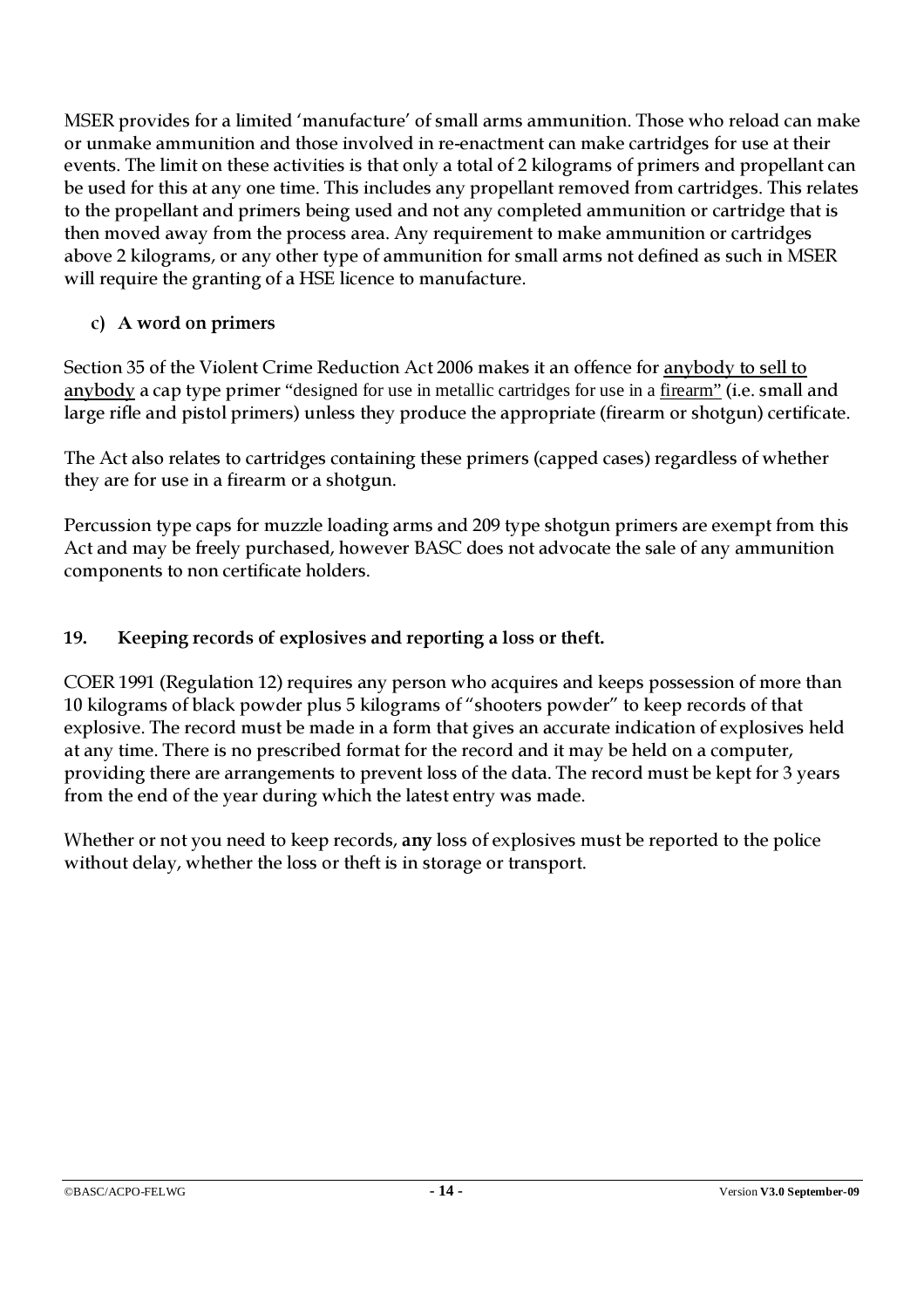## Annex A

Explosive items applicable to sporting shooting and re-enactment shown in Schedule 1 COER 1991

| <b>Description</b>                    | UN No. |
|---------------------------------------|--------|
| Cartridges, small arms                | 0012   |
|                                       |        |
| Cartridges, small arms                | 0328   |
| Cartridges, small arms                | 0339   |
|                                       |        |
| Cartridges, small arms, blank         | 0014   |
| Cartridges, small arms, blank         | 0327   |
| Cartridges, small arms, blank         | 0338   |
| Cases, cartridges, empty, with primer | 0055   |
| Cases, cartridges, empty, with primer | 0379   |
| Primers, cap type                     | 0044   |
| Primers, cap type                     | 0377   |
| Primers, cap type                     | 0378   |

**NB:** No certificate is required for the purchasing of these items, however maximum storage amounts apply. *(See sections 10, 11 & 16 above)* 

#### References:

COER = Control of Explosives Regulations (COER) 1991 (ISBN 0-11-014531-3)

Important note: COER was subject of amending action by implementation of MSER 2005. The documents indicated in the links below are NOT amended and should be read in conjunction with the appropriate amending paragraphs of MSER.

COER 1991 is available from The Stationery Office or via this link: www.opsi.gov.uk/si/si1991/Uksi\_19911531\_en\_1.htm#tcon

More information is available in the "Guide to the Control of Explosives Regulations 1991" (ISBN 0-11-885670-7)

```
©BASC/ACPO-FELWG - 15 - Version V3.0 September-09
```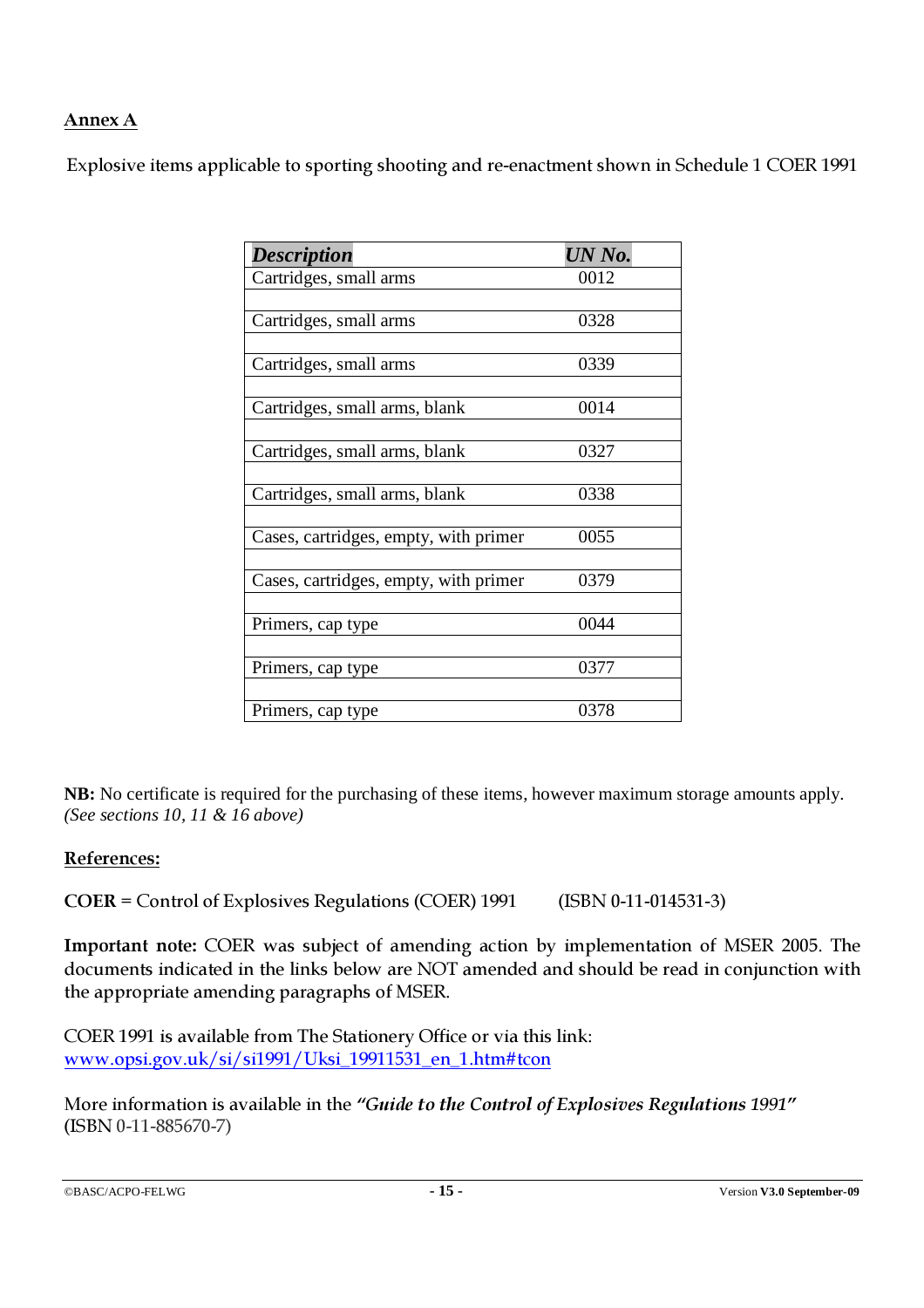#### Annex B

## Labelling examples for "Shooters' Powder" including Hazard Types



Generic Class 1 Explosives Hazard Symbol



Class 1 Hazard Division 1 Symbol (UN Hazard Division 1 corresponds to MSER hazard type 1)



Class 1 Hazard Division 3 Symbol (UN Hazard Division 3 corresponds to MSER Hazard Type 3)

NB: The symbols above are usually featured on bulk packaging as well as on each bottle of powder. However some bottles may only show the hazard division instead of a warning label. i.e. 1.1 or 1.3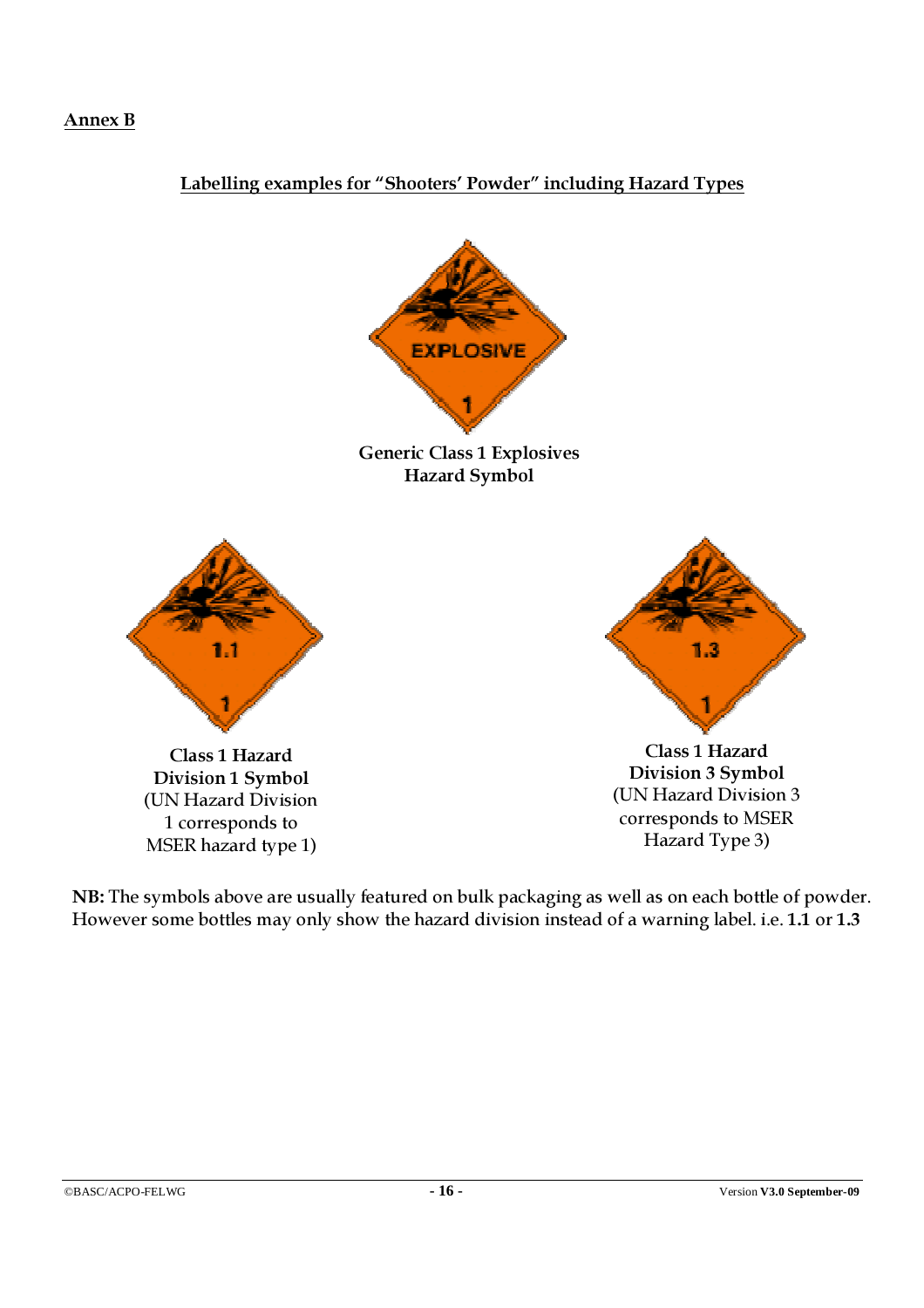#### Annex C **Storage guidance for Hazard Type 1 powders (Summary from ACoP Paragraphs 410 to 420)**

- 1. Black powder must be kept in plastic or cardboard containers (not tins) of not more than 550 grams (approx  $1\frac{1}{4}$  lb) of powder per container.
- 2. The containers of black powder must be kept in a box constructed of plywood of a minimum thickness of 18mm – or other material capable of providing an equal level of fire and physical resistance. Metal boxes, including ammunition boxes, are not suitable and must not be used.

NB: That these requirements replace guidance allowing the keeping of black powder in a lacquered or tinned iron, steel trunk or box contained in the HSE publication "Guide to the Control of Explosives Regulations 1991".

- 3. Where a box is designed to hold more than one container of black powder, each individual container must be separated by a 6mm wooden partition that is securely fixed to the outer walls of the box.
- 4. Each compartment must allow 30% additional height between the top of the container and the inside of the lid.
- 5. The box should be made so that no exposed metal is on the inside. Internal nuts must be covered by a glued wooden liner not less than 6mm. (An image of a suitable box is attached.)
- 6. The box must not be kept in any form of metal box, drawer or cupboard.
- 7. It is a good idea to place an intumescent\* strip around the edges of the lid to provide a good seal. \* Intumescent means a substance that swells up, especially when heat is applied (OED)
- 8. For safety reasons, the box must not be located:
	- Under or near any means of access or escape, e.g. under the stairs;
	- In the same room as flammable liquids such as petrol or solvents;
	- In areas where there are risks of fire.
- 9. Anyone storing black powder must take precautions to prevent unauthorised access to it. If you are not storing your black powder in a secure room or other suitably secure place, the box should meet certain construction requirements. These are as follows:
	- Securely fixed, robust (solid brass or other non-ferrous metal) hinges/screws and a secure hasp used with a robust padlock. If a chain or similar lid support is used, solid non-ferrous metals should be used.
	- A suitable arrangement to stop the box from being taken away, e.g. by securing its handles to a strong point.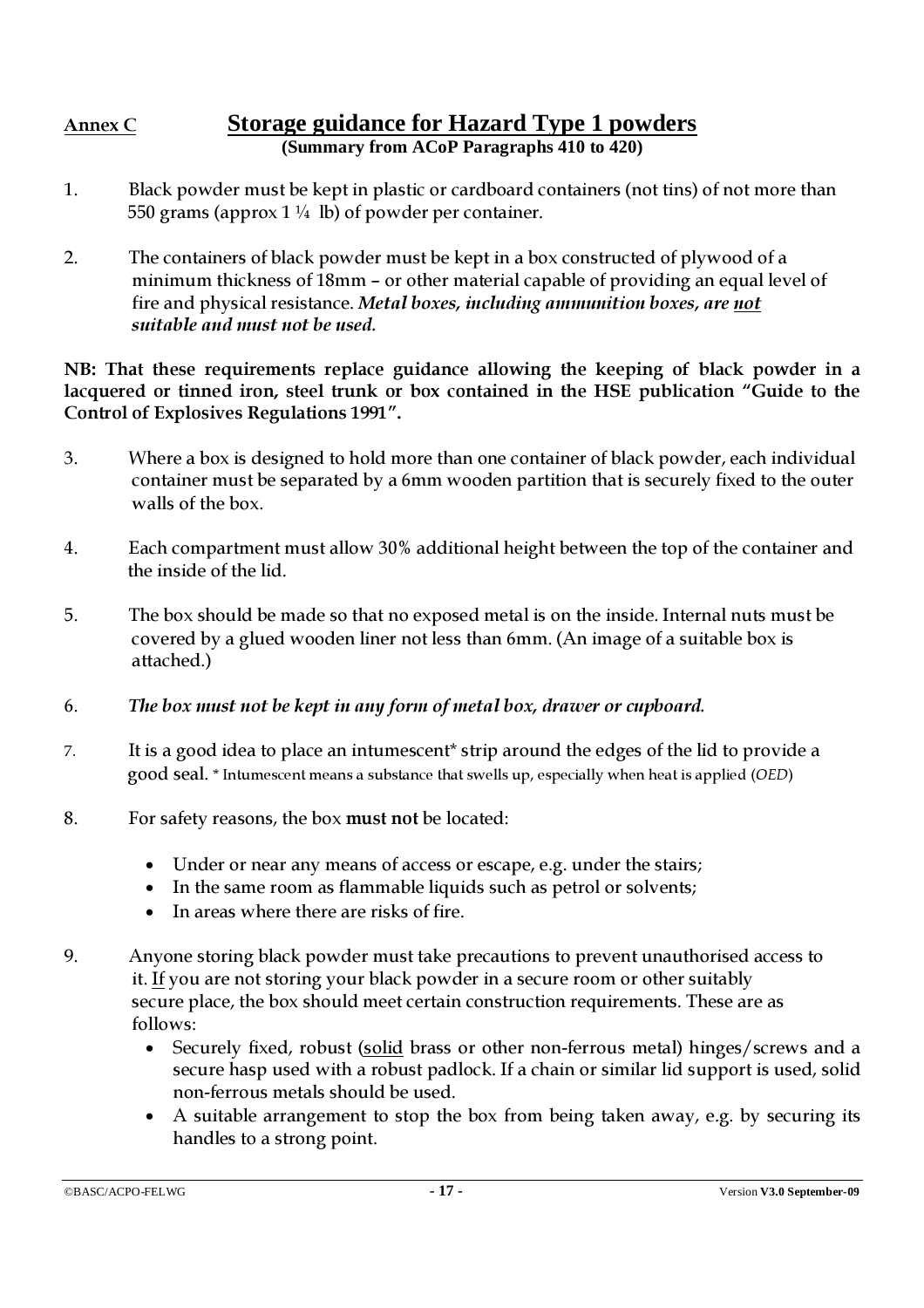

## Figure 1 – Example of a Black Powder Storage Box and 550g plastic container (© BASC)

NB: Anything attached within the box (e.g. chain) must be made of solid brass, copper or other nonsparking metal. Care is needed to ensure that any fittings are not just metals which are plated with brass or copper.